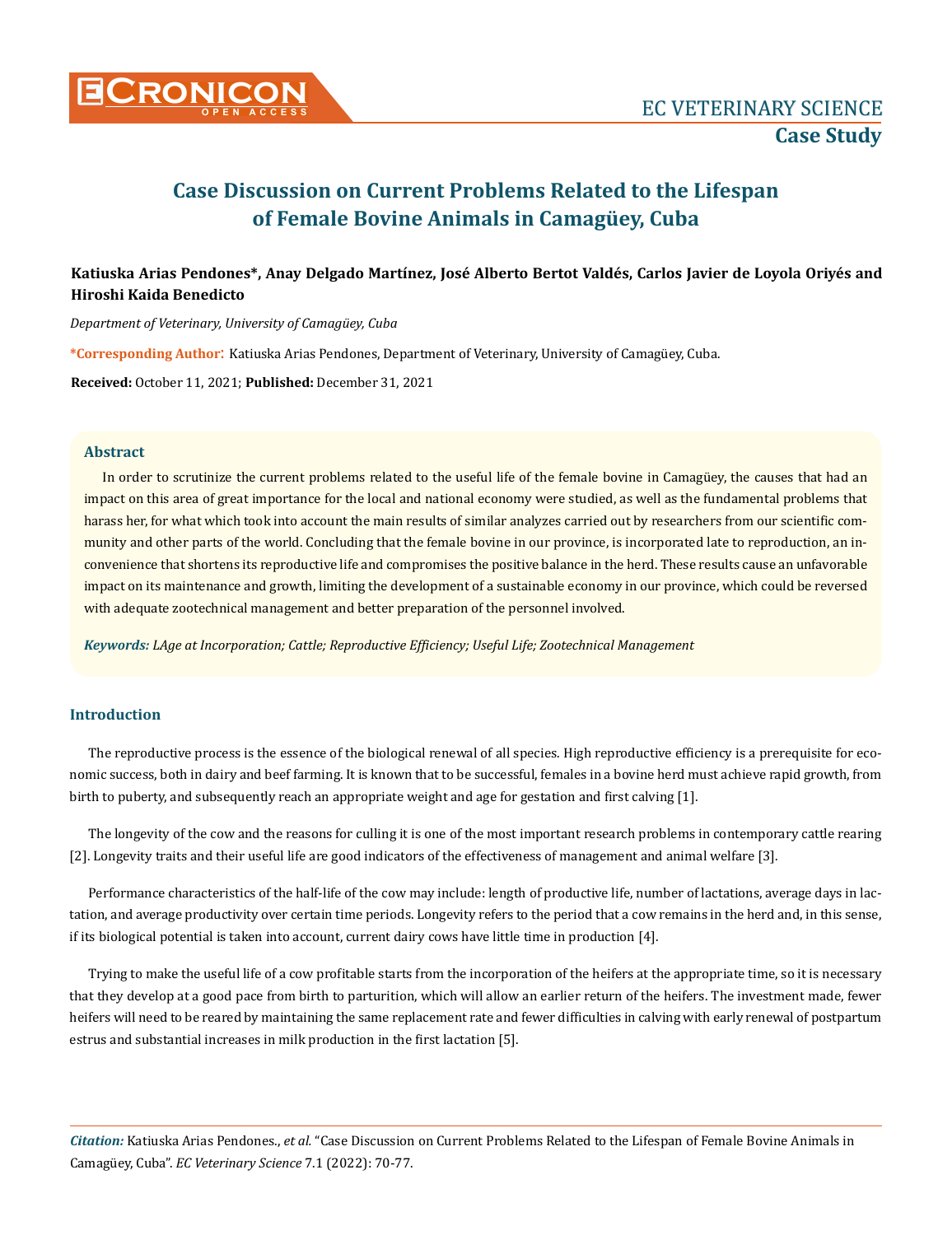It is known that, in tropical and subtropical countries, there is generally a significant delay in bovine females to reach the weight and development necessary to be incorporated into reproduction, with the consequent delay also in the achievement of their first calving, everything which negatively affects the overall duration of the female's productive life [6].

The reproductive efficiency of dairy cattle is often defined as the calving interval on the farm. This indicator has a great influence on the time that cows show their best milk production, which is usually the first 120 days in production. In addition, the calving interval affects the amount of milk produced per day on the farm and the level of cow shedding due to reproductive failure. The economic benefits associated with this financial flow contribute to the profitability of reproductive programs on dairy herds [7].

In cattle farms, both dairy and meat, it is important to achieve one calf per cow and per year, in order to maintain their profitability, since both the efficient production of milk and meat depends to a great extent part of achieving that proper 12-13 month "Birth Interval". It also depends on it that enough replacement females are born to maintain the size of the herd and even increase it [8].

Due to the great importance of the development of the cattle mass in our province, in the interest of a greater availability of food in the midst of a global economic crisis, the objective of this work is to analyze the current problems related to the useful life of the female bovine in Camaguey.

## **Case discusión**

#### **Causes**

For the rearing of specialized milk-producing cows to be successful, each cow, in a period of one year, must leave a calving (one calf) and a productive campaign of 10 months of milk production [9].

This author indicates that the discard rate is the proportion of cows that are discarded or eliminated in a stable dedicated to the rearing of specialized cows for milk production, in each operating year, which plays an important role in the economic aspect, as well as In the stabilized population of animals in a stable, the culling of cows can be done for two types of causes:

Unintended causes: they occur when the producer finds himself in the need to remove cows from the barn due to reproductive problems (infertility) or mortality. From a technical point of view, specialists recommend that this type of cow elimination does not exceed 10% per year (9 for infertility and 1 for mortality).

Voluntary causes: they obey a system directed as a consequence of a selection process, according to the objectives defined by the farmer. Among the causes of this group we have the following: culling cows; due to low milk yield (previous genetic evaluation process); due to poor anatomical conformation (sloping udder, foot and leg problems); due to clinical mastitis problems, advanced age or changes in the size of the barn.

The traditional elimination of cows for these items fluctuates between 10% and 15% annually (10 for low production, 3 for defective udder, 2 for clinical mastitis). Consequently, adding both causes the annual cow culling rate in a conventional dairy herd fluctuates between 20 to 25%.

The useful life is understood as the bioproductive capacity of the dairy cow that provides the producer with economic productive benefits under the conditions that determine the increase in the efficiency of the individual cow and the herd. The development of science in bovine reproduction is currently aimed at taking advantage of the reproductive potential [9].

Reproductive efficiency depends on the efficiency with which estrus is detected and cows are gestated, these can be influenced by physiological and management factors, although the latter can be modified by a good program of regulation of reproduction [10].

*Citation:* Katiuska Arias Pendones., *et al.* "Case Discussion on Current Problems Related to the Lifespan of Female Bovine Animals in Camagüey, Cuba". *EC Veterinary Science* 7.1 (2022): 70-77.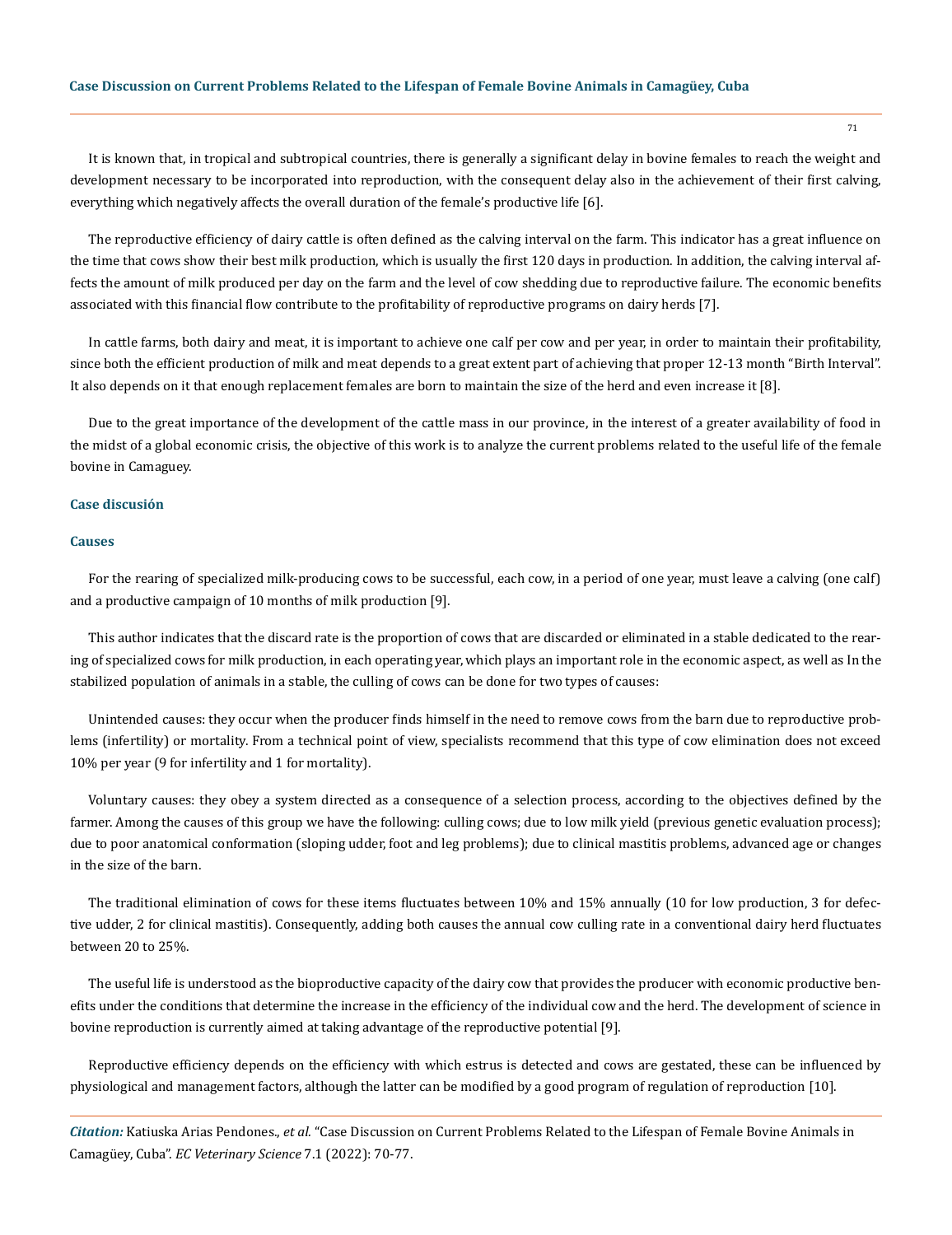As man is a fundamental factor in the mismanagement of the reproductive cycle of the herd, in the use of the most appropriate technology that reflects the efficiency of the production process and the fertility measurement criteria that are currently used involve: puberty, childbirth, puerperium, reproductive indices, longevity and fitness of the male.

#### **Current implications**

In the analysis of the behavior of the indicators for total deliveries, cull age, gestation incorporation interval and age at first delivery show the shortened useful life and the large losses that are generated, for which they recommend that it be necessary to improve management. of the herds due to the implication it has on the duration of the reproductive life of the females, the attention to the developing female to reduce the age of incorporation to the reproduction and develop training plans for the producers in the management, control and evaluation of reproduction. These authors conclude that the reproductive life of females was 6.5 years on average in the province of Camagüey [11].

Reproductive development depends on the interrelationships between internal management and factors inherent to females, but the most important limiting factor is management and human intervention [7]. The research experiences related to the study of reproductive efficiency allow us to identify that the factors of the animal, those of nature and the ability of man are the determining factors to determine the low efficiency of reproductive life, the delay in the incorporation to reproduction , perform the first service, lost jealousy or multiple services per conception and is the biggest problem in dairy herds.

#### **Recognition of the problem**

If we value the interpartal period (PIP), which is the average number of days that elapse between one parturition and the next, as the most precise and practical reproductive parameter when evaluating reproductive efficiency, and considered as the one with the greatest economic impact; since it represents the efficiency with which the products that are the reflection of income are generated and that, therefore, determines the economic performance of livestock [12], these criteria of different authors allow to affirm according to different results that than it is seriously affected the birth rate and therefore the milk production; what conspires against the reproductive future of females as reported [13-15].

The dairy company has the objective of producing an annual calf per cow, which implies achieving a PIP of one year, for which it is necessary to perform an optimal management from the birth in order for the cow to have a good involution of the uterus and so it can come into heat quickly [16-17]. Subsequently, the precision in the detection of heat is decisive to be more efficient in conception [18], in order to maintain between 8 and 9% of pregnant animals each month [19].

On the other hand, the short duration of this parameter provides a positive panorama of the adaptation of the animal in the environment it develops [12]. But when the "ideal" period is exceeded, problems such as the extra cost of insemination, increased services per gestation, the excess number of cull cows, calf losses per cow, among others.

These setbacks have repercussions causing economic losses and one of the main causes of the shortening of the reproductive life of females [20], as well as the decrease in the number of births per life [21].

This is why PIP is one of the reproductive parameters that most affects the reproductive performance of female bovine animals [13.22].

In their study about the seasonal behavior of bioeconomic indicators [23], they point out that the calving interval (PIP) is a very important indicator that should be evaluated in cow herds, finding an average of 510 days for the evaluated units, less than what was reported by [24]. Similar studies [25] refer that the Cebu Brahman, 30.5% presents a PIP of 451 to 540 days in Colombia, with 7% that exceeds 612

*Citation:* Katiuska Arias Pendones., *et al.* "Case Discussion on Current Problems Related to the Lifespan of Female Bovine Animals in Camagüey, Cuba". *EC Veterinary Science* 7.1 (2022): 70-77.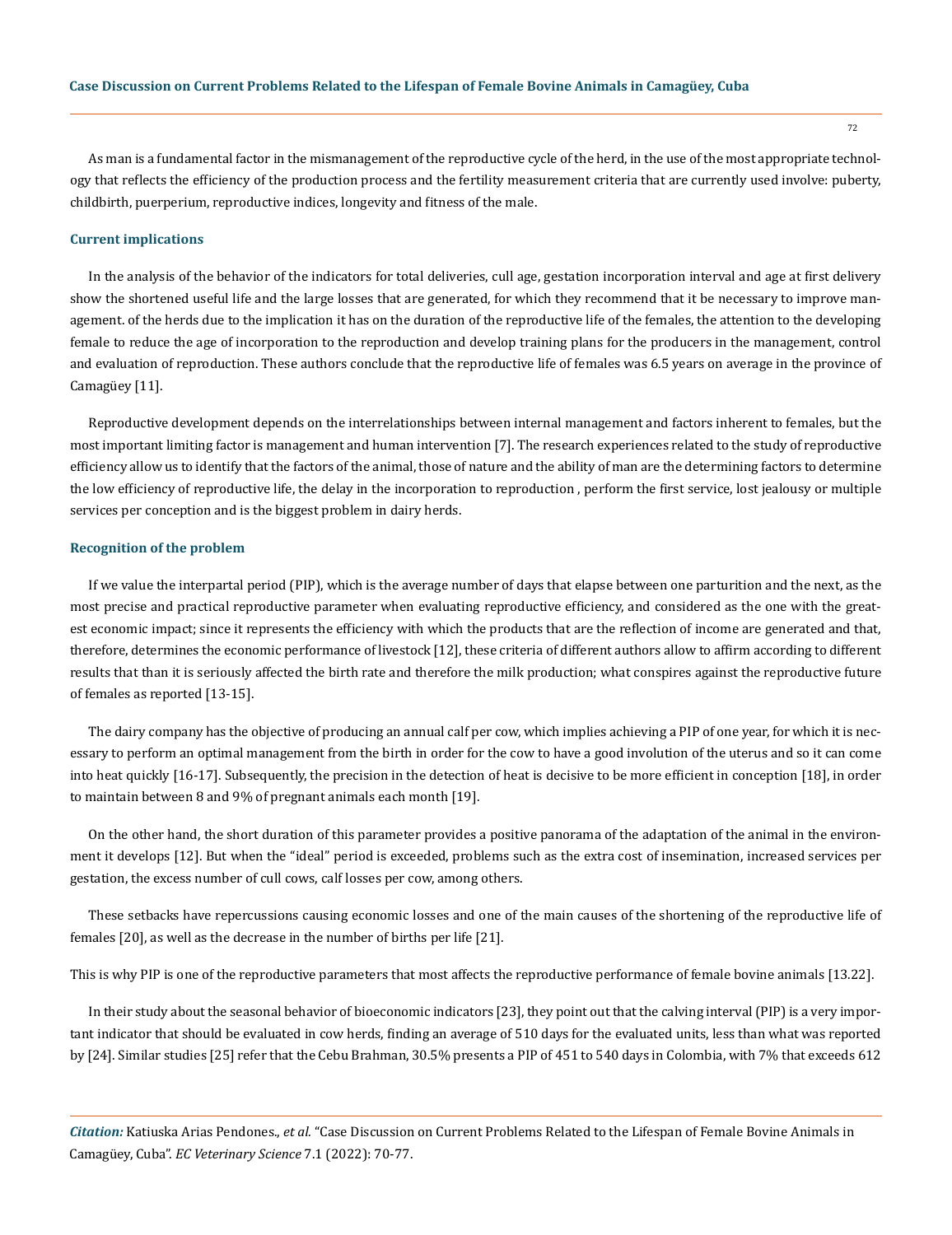days, on the other hand [26], they found an average of 466, 85 days for this indicator in the Criolla breed in Granma, [27], reported values of 456 in the Chacuba breed, 76 days for this indicator, while [28] reported 539 for the Jersey breed, 8 days in the Camagüey province.

Another cause of the shortening of the useful life of the female bovine is when the age at first calving increases appreciably; which prevents the female from entering the production group; generating economic losses [29].

In various investigations carried out in Cuba, the productive life of the animals exceeds four years from the first artificial insemination, which is described as regular, since the intervals between parturitions exceed 18 months, so the number of parturitions it only averages 3.66 in most herds, with a productive life of 48.66 months [30].

The age at first calving in the country is an average of 48 months, since heifers do not achieve adequate weight due to the poor diet existing in the tropics with its consequences in shortening the lifespan of the female [29], reports values between 35 and 40 months which are higher than those declared by [31] for this indicator with 28.6 months.

Other researchers such as [9,32], gave mean values of 23-25 months. In reports by [33], carried out in more than 190,000 Holstein Friesian females, show an average age at first calving fluctuating between 24.83 and 25.26 months, these authors also demonstrated that when females have their first calving close to after 24 months, they have a better chance of survival of the newborns and a better use of the reproductive life of the females.

In this sense, numerous studies indicate that the ideal age for obtaining the first parturition in dairy cattle should fluctuate between ages as early as 20-25 months. However, others have found optimal ages at first calving in Holstein females of 24-30 months, where they observed the highest production rates at the first lactation, the longest average productive life span, and the highest longevity index [34].

It has been calculated that each month that the age to the first calving is delayed by more than 22 months, it has an impact of 100 USD per animal and per month, taking into account above all the potential milk left to produce and the decrease in the days of productive life of the animal [32], an issue also exemplified by other authors who demonstrate a reduction in age at first calving when feeding and other factors are improved [23,35].

The number of parturitions during the reproductive life of the cow in different units of the private sector in Camagüey was 3.66 [35], which indicates that the females are incorporated to reproduction late, at that time they still do not present all their somatic reproductive potential, so they must wait even longer to be inseminated with a substantial additional delay to achieve their first calving.

In this regard [36], they suggest that the fertility of cattle is fundamental in the economy of dairy farms, hence the inclusion of reproductive characteristics, including the age at first calving, is essential for improvement programs that want to optimize the overall efficiency of the herd. This trait is closely related to the age at which bovine females reach puberty and their future reproductive performance [37]. There are few authors who refer to the advantages of gearing heifers at an early age [21], highlighted the following: return of the resources used during the unproductive stage in a shorter period of time, lengthening of the reproductive life of the cow and the number of calves to be obtained, which will constitute the replacement of the livestock mass.

To reach a maximum lifetime production, cows must give birth for the first time between 24-27 months. The age of the female at the first parturition provides important information on the reproductive and economic efficiency of the herd, since its delay causes a decrease in profitability, in the rate of genetic progress and in the useful reproductive life, generating significant economic losses [11, 38, 39].

The researchers [40], suggest that the useful life or reproductive life is a measure of the permanence of the cows in the herd and considers the number of years during which the cows maintain a normal reproductive capacity without impairing their productive or repro-

*Citation:* Katiuska Arias Pendones., *et al.* "Case Discussion on Current Problems Related to the Lifespan of Female Bovine Animals in Camagüey, Cuba". *EC Veterinary Science* 7.1 (2022): 70-77.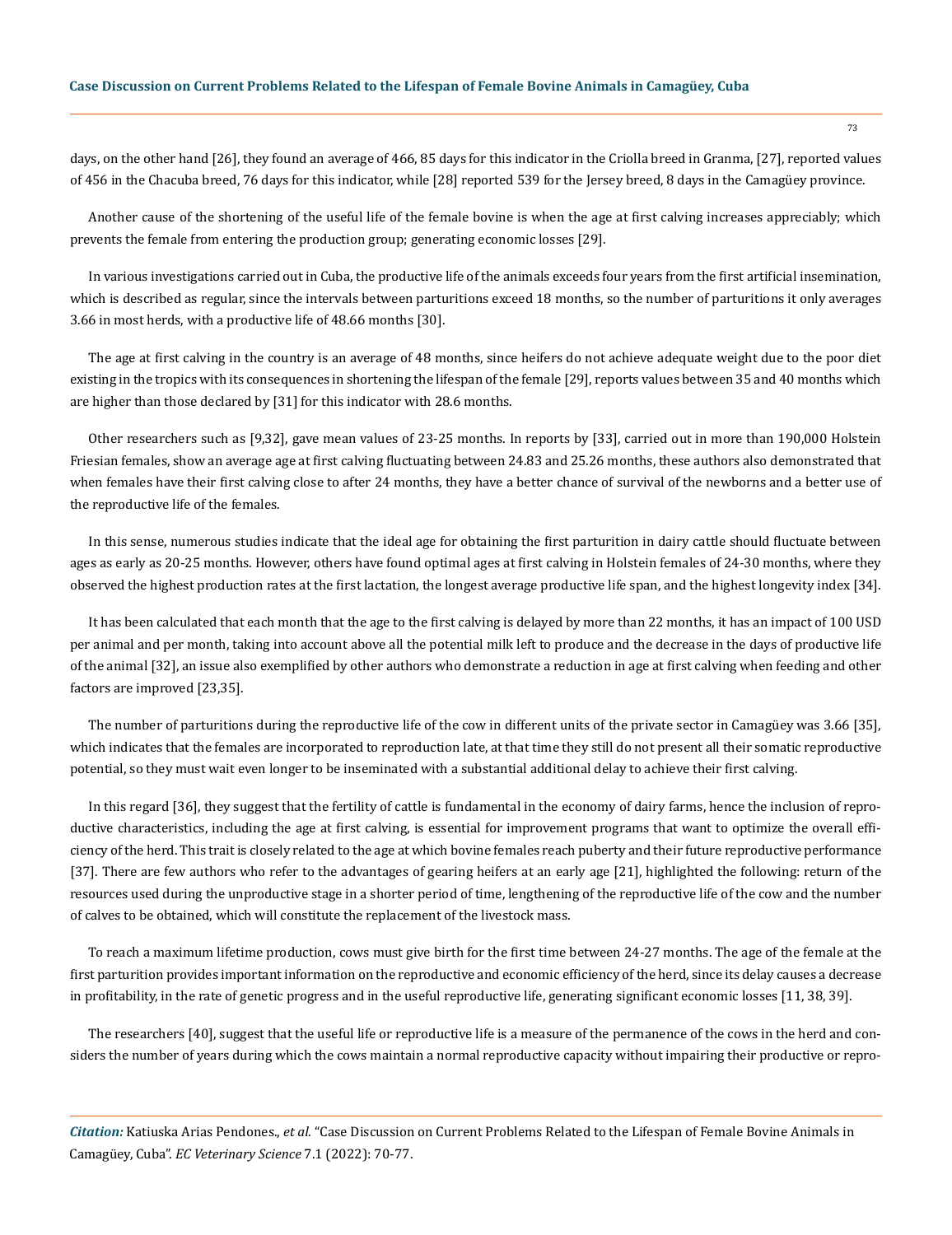ductive behavior. ; a greater longevity partially repairs the time lost due to the reproductive delay of the heifers, due to a lower efficiency after the first calving and due to the lower productive capacity during the first three lactations.

Taking into consideration what was raised by [41], regarding the "useful life" of a dairy cow, which is measured in terms of the number of dairy "productive cycles", viable as long as a "conception" has occurred in the previous period, our research detected that 3.3% of the females had less than three years of reproductive life and only 23.33% managed to exceed six years.

Researchers such as [11], recommend that it is necessary to improve herd management due to the implication it has on the duration of the reproductive life of females, the attention to the developing female to reduce the age of incorporation to reproduction and develop training plans for producers in the management, control and evaluation of reproduction [42].

The low efficiency of reproductive life depends on the delay in performing the first service, lost heat or multiple services per conception that lengthen the interpartal period and constitute the greatest problem in dairy herds [43,44].

The economic impact as a consequence of a short reproductive life in female bovines can be high, which is evident worldwide without distinction of the level of development. In countries like Sweden, national averages for this indicator have been reported in dairy cattle below 2.6 years. The following reproductive life averages have been reported for different bovine breeds: Holstein 3.43 years; Brown Swiss 2.65 years; Brahman 1.47 years, with highly significant differences between the three groups [21].

This is an aspect of total relevance to consider if we want to achieve a greater permanence of the cows in the herd (more than 11 years), which is achieved when they calve for the first time with an average of 32.7 months of age, according to the results obtained by [39], in a study that included 46,726 records, an indicator that is not met in the conditions of exploitation of the bovine females under study and that threatens the reproductive life of these animals.

#### Preventive measures and problem solving

Improve herd management due to the implication it has on the duration of the reproductive life of females, as well as attention to the developing female to reduce the age of incorporation to reproduction and develop training plans for producers in management , control and evaluation of reproduction.

Among the factors that influence the productivity of livestock farms are the live weight of the heifers at calving, therefore, when incorporating the heifers, the main objective of the farmer must be to achieve animals that can be satisfactorily served nine months before they are reach the weight and body condition required for entry to the milking herd. In this way, it is intended that the animal presents an acceptable productive behavior in addition to a productive and longer useful life.

Measures aimed at improving feeding, using options such as: supplementation with forage (ground cane or King grass), the application of silvopastoral, the use of protein banks, the use of live fences delimiting pasture areas and the use of legumes associated with grasses. In this way, the causes of female waste in the period of less food availability would be avoided, especially those that had a greater impact in these months, and thus obtain an adequate waste rate and therefore, a better use of the female lifespan.

#### **Conclusions**

In our province, the bovine female joins reproduction late, an inconvenience that shortens its reproductive life.

## **Conflicts of Interest**

There is no conflict of interest.

*Citation:* Katiuska Arias Pendones., *et al.* "Case Discussion on Current Problems Related to the Lifespan of Female Bovine Animals in Camagüey, Cuba". *EC Veterinary Science* 7.1 (2022): 70-77.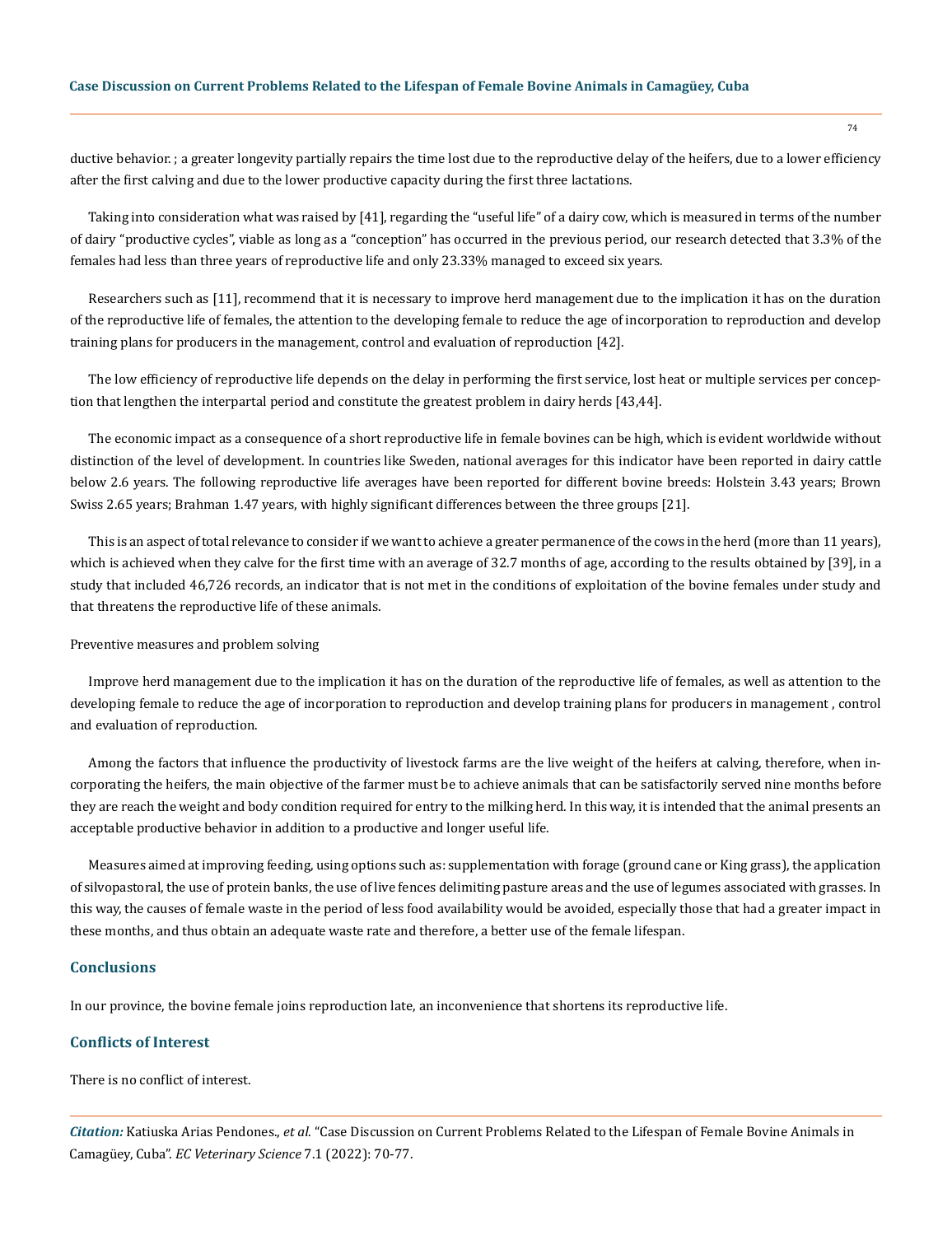## **Bibliography**

- 1. Maynegre J. "Manejo de terneras de reposición (2016).
- 2. Adamczyk K., *et al*[. "Recognition of Culling Rea- sons in Polish Dairy Cows using Data Mining Methods".](https://www.researchgate.net/publication/303852719_Recognition_of_culling_reasons_in_Polish_dairy_cows_using_data_mining_methods) *Computers and Electronics in Agriculture* [127.1 \(2016\): 26- 37.](https://www.researchgate.net/publication/303852719_Recognition_of_culling_reasons_in_Polish_dairy_cows_using_data_mining_methods)
- 3. Adamczyk K., *et al*[. "Associations Between Strain, Herd Size, Age at First Calving, Culling Reason and Lifetime Performance Character](https://pubmed.ncbi.nlm.nih.gov/27405661/)[istics in Holstein-Friesian cows".](https://pubmed.ncbi.nlm.nih.gov/27405661/) *Animal* 11.2 (2017): 327-334.
- 4. Alvåsen K., *et al*[. "Farm characteristics and management routines related to cow longevity: a survey among Swedish dairy farmers".](https://actavetscand.biomedcentral.com/articles/10.1186/s13028-018-0390-8)  *[Acta Veterinaria Scandinavica](https://actavetscand.biomedcentral.com/articles/10.1186/s13028-018-0390-8)* 60.38 (2018).
- 5. Álvarez JL. "Ganado en desarrollo. Reproducción y producción de leche". Casa Editorial ACPA, La Habana, Cuba. (2015).
- 6. [Abdel-Aziz A and Ahmed A. "A study of some factors affecting the age at first calving and the calving interval of different Sudan Zebu](https://www.researchgate.net/publication/26591100_A_Study_of_Some_Factors_Affecting_the_Age_at_First_Calving_and_the_Calving_Interval_of_Different_Sudan_Zebu_Breeds)  breeds". *[Journal of Animal and Veterinary Advances](https://www.researchgate.net/publication/26591100_A_Study_of_Some_Factors_Affecting_the_Age_at_First_Calving_and_the_Calving_Interval_of_Different_Sudan_Zebu_Breeds)* 4.7 (2005): 668-675.
- 7. Risco C., *et al*[. "Eficiencia reproductiva del ganado lechero".](https://www.produccion-animal.com.ar/produccion_bovina_de_leche/produccion_bovina_leche/62-eficiencia_reproductiva.pdf) *Revista de Producción Animal* 16.162 (2005): 42-49.
- 8. Cavazos F and López H. "Citados por Gonzalo Carmona (2011) En: el reto actual de la baja tasa de concepción". *Congreso Lechero Nacional* 17-18 (2006).
- 9. Hernández R., *et al*. "Cruzamientos para el trópico. Leche, cadena productive". La Habana, Cuba: Asociación Cubana de Producción Animal (2011).
- 10. Álvarez JL. "Sistema integral de atención a la reproducción. (J.L Álvarez edition.)". La Habana: CENSA (1999).
- 11. Avilés R., *et al*[. "Estudio de algunos factores que influyen en la duración de la vida reproductiva](https://revistas.reduc.edu.cu/index.php/rpa/article/view/3228) útil en rebaños bovinos de la provincia de Camagüey". *[Revista Producción Animal](https://revistas.reduc.edu.cu/index.php/rpa/article/view/3228)* 14 (2002): 71-73.
- 12. Sánchez A. "Análisis técnico económico del intervalo entre partos en bovinos". U.NAL. Medellín. Colombia (2010).
- 13. [Vergara O. "Estimación de la heredabilidad del intervalo entre partos en bovinos cruzados".](http://www.scielo.org.co/scielo.php?script=sci_arttext&pid=S0122-02682008000100010) *Revista MVZ Córdoba* 13.1 (2008): 1192- [1196.](http://www.scielo.org.co/scielo.php?script=sci_arttext&pid=S0122-02682008000100010)
- 14. [Castro J. "Comportamiento de la fertilidad y número de partos en las épocas del año en un hato bovino lechero. \(Tesis de grado previo](http://repositorio.utc.edu.ec/handle/27000/848)  [a Título de Médico Veterinario Zootecnista\). Universidad de Granma. Cuba \(2011\): 28-32.](http://repositorio.utc.edu.ec/handle/27000/848)
- 15. Céspedes E. "Evaluación de la relación reproducción producción de vacas lecheras en sistema a pastoreo en la unidad "El Vapor" (Gibara). (Trabajo de Diploma)". Universidad de Holguín. Cuba (2015).
- 16. Romero C. "Evaluación del comportamiento de la eficiencia reproductiva en la finca lechera "El Vapor" (Gibara). (Trabajo de Diploma). Universidad de Holguín. Cuba (2015).
- 17. Soto A., *et al*[. "Eficiencia bioproductiva y financiera en fincas lecheras del sector privado".](http://scielo.sld.cu/pdf/rpa/v30n1/rpa03118.pdf) *Revista de Producción Animal* 30.1 (2018): [13-21.](http://scielo.sld.cu/pdf/rpa/v30n1/rpa03118.pdf)
- 18. [Velázquez J. "Reducción de los días abiertos en un hato lechero mediante el manejo reproductivo planificado. Corporación Universi](http://repository.lasallista.edu.co/dspace/bitstream/10567/369/1/Manejo%20productivo%20planificado.pdf)[taria Lasallista".](http://repository.lasallista.edu.co/dspace/bitstream/10567/369/1/Manejo%20productivo%20planificado.pdf) *Colombia* (2010): 14-18.
- 19. Cobas M. "Evaluación del comportamiento de la eficiencia reproductiva en la vaquería "Manuel Fajardo" del municipio Holguín. (Trabajo de Diploma). Universidad de Holguín". Cuba (2016).

*Citation:* Katiuska Arias Pendones., *et al.* "Case Discussion on Current Problems Related to the Lifespan of Female Bovine Animals in Camagüey, Cuba". *EC Veterinary Science* 7.1 (2022): 70-77.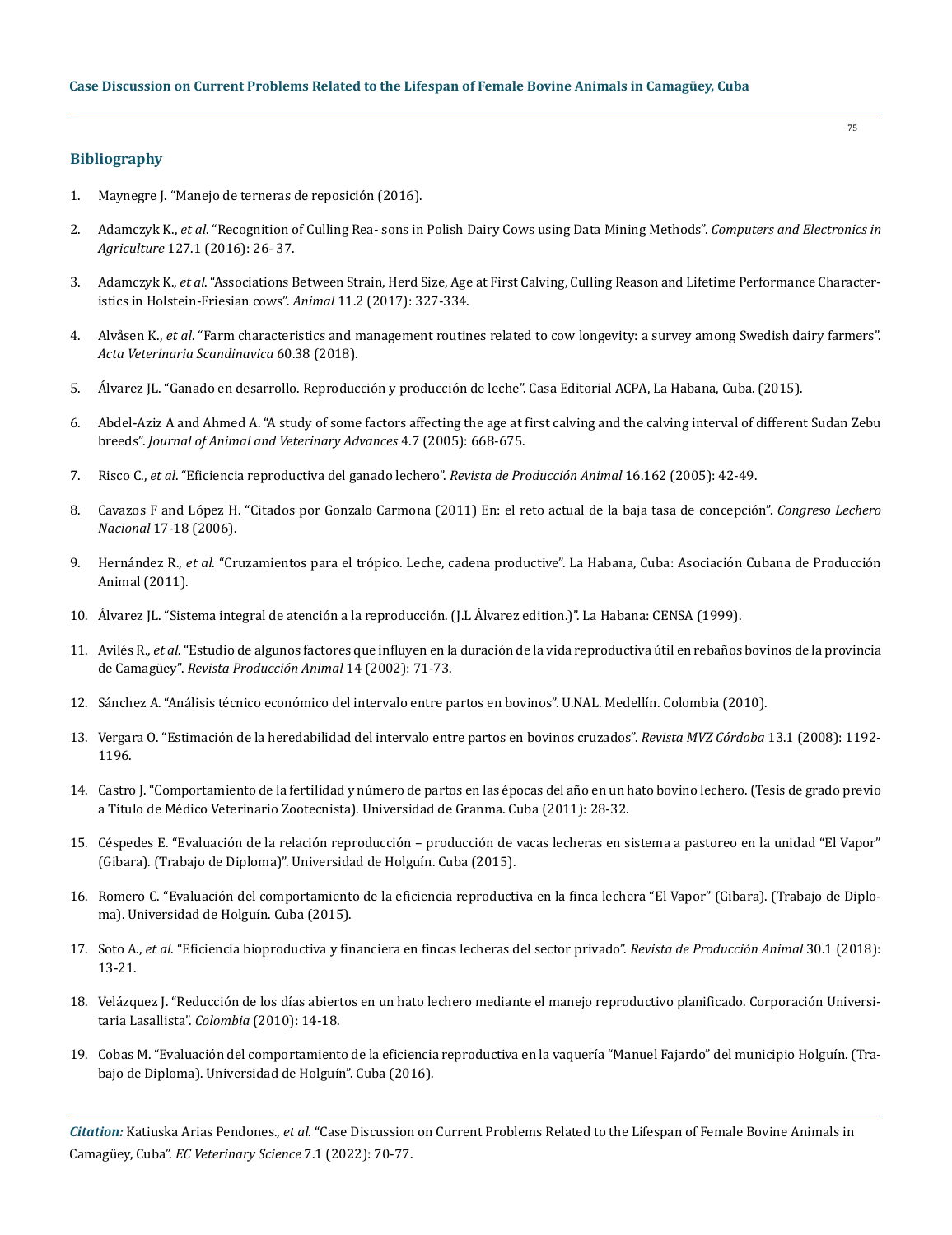- 20. De La Torre R., *et al*. "Análisis integral de la relación reproducción-producción-economía en rebaños bovinos lecheros en las condiciones de Camagüey, Cuba. Estimación de las pérdidas económicas". *Revista de Producción Animal* 18.1 (2006): 83-88.
- 21. Hernández M., *et al*[. "Intervalos interpartales, total de partos y duración de la vida reproductiva en vacas mestizas Siboney de Cuba](https://www.redalyc.org/articulo.oa?id=63622049006)  en una Empresa Ganadera". *[Revista electrónica de Veterinaria](https://www.redalyc.org/articulo.oa?id=63622049006)* 12.11 (2011).
- 22. Soto SA., *et al*[. "Indicadores bio-económicos de la producción de leche".](https://revistas.reduc.edu.cu/index.php/rpa/article/view/1380) *Revista de Producción Animal* 26.2 (2014): 18-22.
- 23. Uña F., *et al*[. "Comportamiento estacional de indicadores bioeconómicos".](https://revistas.reduc.edu.cu/index.php/rpa/article/view/1300) *Revista de Producción Animal* 27.1 (2015).
- 24. Bertot JA., *et al*[. "Análisis del comportamiento estacional y tendencia de las categorías reproductivas y los nacimientos en empresas](https://revistas.reduc.edu.cu/index.php/rpa/article/view/3109)  pecuarias lecheras". *[Revista de Producción Animal](https://revistas.reduc.edu.cu/index.php/rpa/article/view/3109)* 18.2 (2006): 149-154.
- 25. [Mora C. "Evaluación de la edad al primer parto y su incidencia en la vida productiva y reproductiva de las novillas Brahman. \(Tesis de](https://ciencia.lasalle.edu.co/zootecnia/209/)  [grado\). Universidad de la Salle".](https://ciencia.lasalle.edu.co/zootecnia/209/) *Bogotá. Colombia* (2005): 29-33.
- 26. Viamonte M., *et al*[. "Comportamiento reproductivo de la hembra bovina criolla de Cuba".](https://revistas.reduc.edu.cu/index.php/rpa/article/view/3205) *Revista Granma Ciencia* 17.1 (2013).
- 27. Ceró A., *et al*[. "Comportamiento reproductivo del genotipo Chacuba".](https://go.gale.com/ps/i.do?id=GALE%7CA466297564&sid=googleScholar&v=2.1&it=r&linkaccess=abs&issn=02586010&p=IFME&sw=w) *Revista de Producción Animal* 26.1 (2014).
- 28. Núñez O., *et al*[. "Comportamiento reproductivo de la raza Jersey".](https://go.gale.com/ps/i.do?id=GALE%7CA466297580&sid=googleScholar&v=2.1&it=r&linkaccess=abs&issn=02586010&p=AONE&sw=w&userGroupName=anon%7E28b0fe3a) *Revista de Producción Animal* 27.1 (2015).
- 29. [Hernández M. "Incorporación y primer parto en novillas Siboney en una Empresa ganadera en Cuba".](https://www.researchgate.net/publication/49611509_Incorporacion_y_primer_parto_en_novillas_Siboney_en_una_Empresa_ganadera_en_Cuba_-_Incorporation_and_first_calving_in_Siboney_heifers_in_a_Cattle_Enterprise_in_Cuba) *Revista electrónica de Veterinaria* [1.12 \(2010\).](https://www.researchgate.net/publication/49611509_Incorporacion_y_primer_parto_en_novillas_Siboney_en_una_Empresa_ganadera_en_Cuba_-_Incorporation_and_first_calving_in_Siboney_heifers_in_a_Cattle_Enterprise_in_Cuba)
- 30. Macías A., *et al*[. "Relación de la edad a primer parto y producción en la primera lactancia con la vida productiva en un hato Holstein](https://bibliotecadigital.oducal.com/Record/ir-zootecnia-1371)  [en la sabana de Bogotá. X Congreso de Producción Animal. La Habana. Cuba \(2010\).](https://bibliotecadigital.oducal.com/Record/ir-zootecnia-1371)
- 31. Orrego J., *et al*[. "Vida productiva y principales causas de descarte de vacas in en la Cuenca de Lima".](http://www.scielo.org.pe/scielo.php?script=sci_arttext&pid=S1609-91172003000100012) *Revista de Investigaciones Veterinarias del Peru* [14.1 \(2003\): 68-73.](http://www.scielo.org.pe/scielo.php?script=sci_arttext&pid=S1609-91172003000100012)
- 32. [Hernández R and Ponce P. "Caracterización de la curva de lactancia y componentes lácteos del genotipo siboney de cuba en una](http://ve.scielo.org/scielo.php?script=sci_arttext&pid=S0798-22592008000300009)  [granja ganadera de la provincia de la Habana".](http://ve.scielo.org/scielo.php?script=sci_arttext&pid=S0798-22592008000300009) *Revista Científica* 8.3 (2008): 291-295.
- 33. Ajili N., *et al*[. "Relationships among milk production, reproductive traits, and herd life for Tunisian Holstein-Friesian cows".](https://www.researchgate.net/publication/255576338_Relationships_among_milk_production_reproductive_traits_and_herd_life_for_Tunisian_Holstein-Friesian_cows) *African [Journal of Agricultural Research](https://www.researchgate.net/publication/255576338_Relationships_among_milk_production_reproductive_traits_and_herd_life_for_Tunisian_Holstein-Friesian_cows)* 2.2 (2007): 047-051.
- 34. Évora C. "Longevidad del Siboney de Cuba". *Revista ACPA* 15.2 (1996): 13.
- 35. Soto A., *et al*[. "Eficiencia bioproductiva y financiera en fincas lecheras del sector privado".](http://scielo.sld.cu/pdf/rpa/v30n1/rpa03118.pdf) *Revista de Producción Animal* 30.1 (2018): [13-21.](http://scielo.sld.cu/pdf/rpa/v30n1/rpa03118.pdf)
- 36. Pereira E., *et al*[. "Análise genética da idade ao primeiro parto na raça Nelore. \[CD-ROM\]. En: Simpósio Pecuário Perspectivas para o](https://www.scielo.br/j/abmvz/a/hBNsrnTS5f53KHvms4wgBbs/?lang=pt)  [III Milênio. Anais. Pirassununga: FZEA-USP \(2000\).](https://www.scielo.br/j/abmvz/a/hBNsrnTS5f53KHvms4wgBbs/?lang=pt)
- 37. Talarico L., *et al*[. "Estimativas de heredabilidade para idade ao primeiro parto de novilhas da raça Nelore".](https://www.scielo.br/scielo.php?script=sci_arttext&pid=S1516-35982004000100013) *Revista Brasileira de Zootecnia* [33 \(2004\): 97-102.](https://www.scielo.br/scielo.php?script=sci_arttext&pid=S1516-35982004000100013)
- 38. [Revelo G. "Evaluación del desempeño reproductivo del hato lechero de la Hacienda "Sandial" localizada en el cantón Montufar, pro](https://1library.co/document/ydv4oj1y-evaluacion-desempeno-reproductivo-hacienda-sandial-localizada-montufar-provincia.html)[vincia del Carchi en el período 2011 - 2013. \(Tesis de grado como requisito para la obtención del título de Ingeniero en Agroempre](https://1library.co/document/ydv4oj1y-evaluacion-desempeno-reproductivo-hacienda-sandial-localizada-montufar-provincia.html)[sas\). \(2013\): 69-70.](https://1library.co/document/ydv4oj1y-evaluacion-desempeno-reproductivo-hacienda-sandial-localizada-montufar-provincia.html)
- 39. Évora JC., *et al*[. "Relación entre las épocas de incorporación y parto y la eficiencia productiva de hembras siboney de cuba primíparas".](https://agris.fao.org/agris-search/search.do;jsessionid=121668276884B8B30F855879B74024F7?request_locale=es&recordID=CU2010B00029&sourceQuery=&query=&sortField=&sortOrder=&agrovocString=&advQuery=¢erString=&enableField=)  *[Ciencia y Tecnología Ganadera](https://agris.fao.org/agris-search/search.do;jsessionid=121668276884B8B30F855879B74024F7?request_locale=es&recordID=CU2010B00029&sourceQuery=&query=&sortField=&sortOrder=&agrovocString=&advQuery=¢erString=&enableField=)* 2.2 (2008): 97-101.

*Citation:* Katiuska Arias Pendones., *et al.* "Case Discussion on Current Problems Related to the Lifespan of Female Bovine Animals in Camagüey, Cuba". *EC Veterinary Science* 7.1 (2022): 70-77.